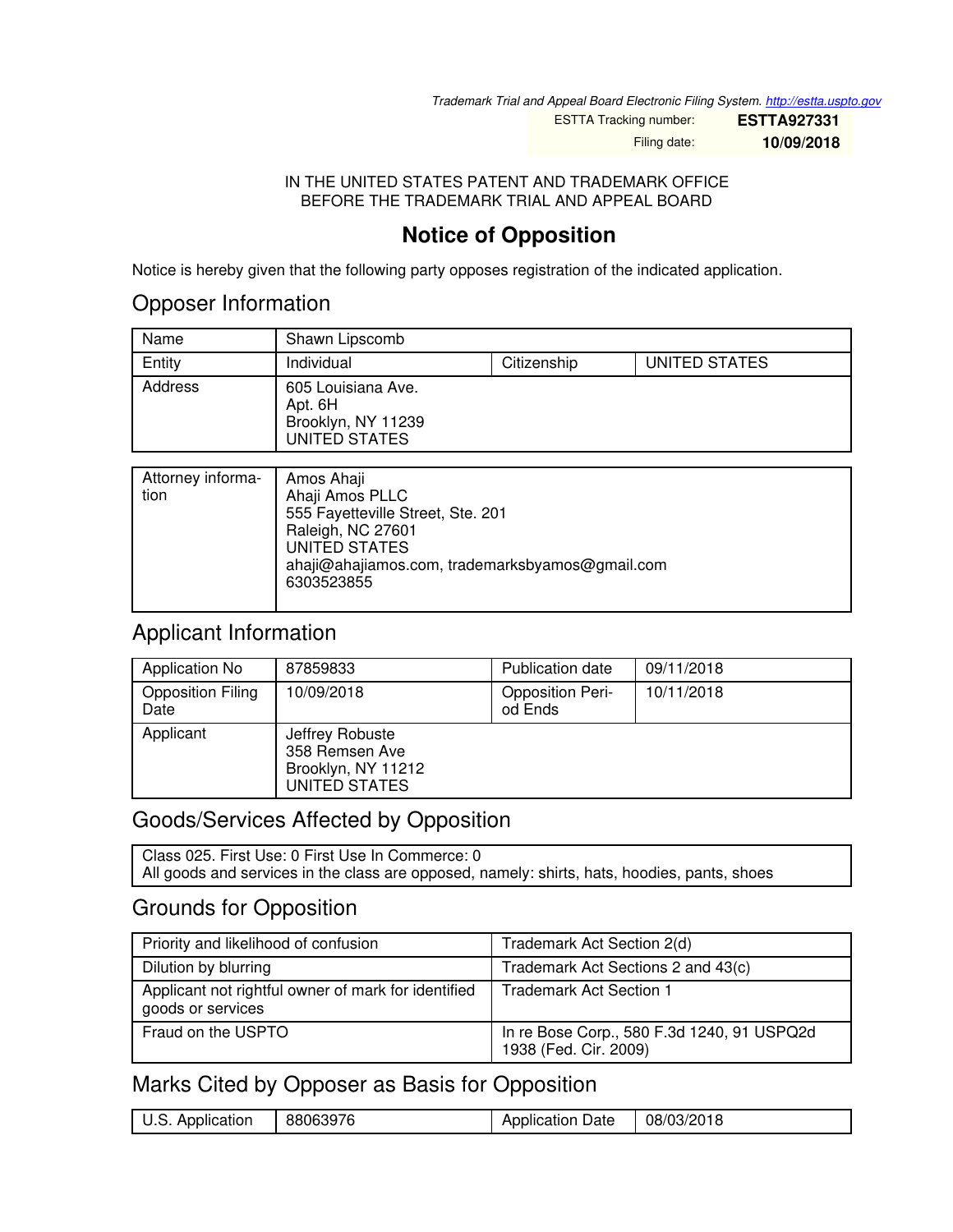| No.                      |                                                                                                    |                                 |             |
|--------------------------|----------------------------------------------------------------------------------------------------|---------------------------------|-------------|
| <b>Registration Date</b> | <b>NONE</b>                                                                                        | <b>Foreign Priority</b><br>Date | <b>NONE</b> |
| <b>Word Mark</b>         | <b>NONE</b>                                                                                        |                                 |             |
| Design Mark              |                                                                                                    |                                 |             |
| Description of<br>Mark   | The mark consists of Brown paper bag folded at the top.                                            |                                 |             |
| Goods/Services           | Class 025. First use: First Use: 2016/03/01 First Use In Commerce: 2017/04/01                      |                                 |             |
|                          | Hats; Headwear; Hoodies; Knit tops; Pants; Shirts; Sweaters; Sweatshirts; T-<br>shirts; Woven tops |                                 |             |
|                          |                                                                                                    |                                 |             |
| U.S. Application<br>No.  | 87520872                                                                                           | <b>Application Date</b>         | 07/09/2017  |
| <b>Registration Date</b> | <b>NONE</b>                                                                                        | Foreign Priority<br>Date        | <b>NONE</b> |

Word Mark BROWN PAPER BAG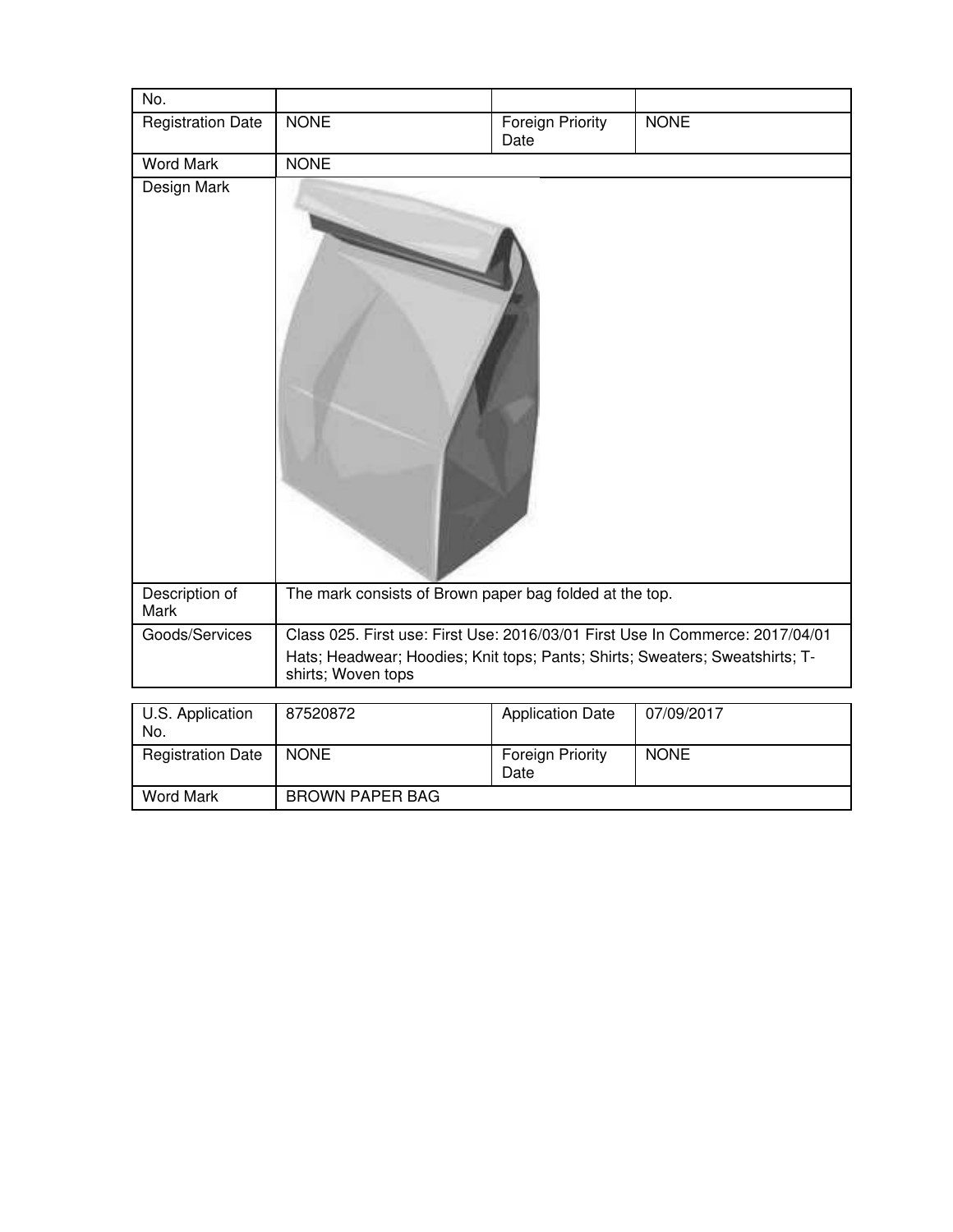| Design Mark            | PAPER BAG                                                                                                                   |
|------------------------|-----------------------------------------------------------------------------------------------------------------------------|
| Description of<br>Mark | The mark consists of It's a Brown paperBag with the writing "Brown Paper Bag".                                              |
| Goods/Services         | Class 025. First use: First Use: 2017/01/01 First Use In Commerce: 2017/01/01<br>Ready-made linings being parts of clothing |

| Attachments | 88063976#TMSN.png(bytes)<br>87520872#TMSN.png(bytes)<br>Notice of Opposition.pdf(138972 bytes) |
|-------------|------------------------------------------------------------------------------------------------|
|             |                                                                                                |
| Signature   | /Ahaji Amos/                                                                                   |
| Name        | Amos Ahaji                                                                                     |

Date 10/09/2018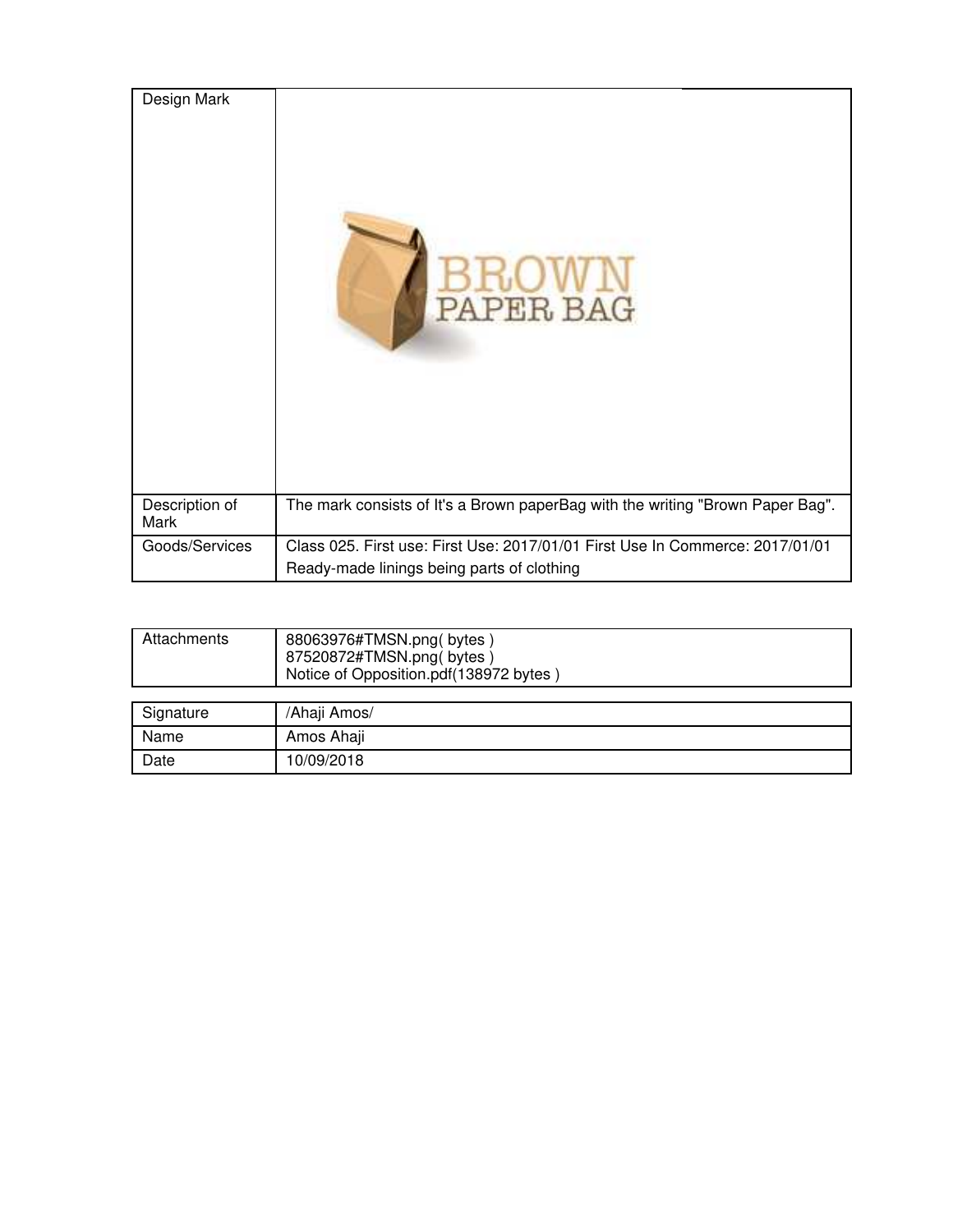### **IN THE UNITED STATES PATENT AND TRADEMARK OFFICE BEFORE THE TRADEMARK TRIAL AND APPEAL BOARD**

Shawn Lipscomb Opposer, v. Jeffrey Robuste,

Applicant.

Reg. No. 87859833 Filed: April 2, 2018 Basis: Intent to Use Mark:



#### **NOTICE OF OPPOSITION**

 Opposer, Shawn Lipscomb, an individual residing at 605 Louisiana Ave, Apt. 6H, Brooklyn, NY 11239, believes that he will be damaged by the registration of the U.S. Federal Trademark Application Serial No. 87859833, for the above-identified mark (hereinafter "Opposed Mark"), filed by Jeffrey Robuste ("Applicant"), and hereby opposes registration of Opposed Mark by submitting this Notice of Opposition by and through its Counsel, Ahaji Amos, Esq.

As grounds for opposition, it is alleged that:

1. Upon information and belief, Applicant filed U.S. Federal Trademark

Application Serial No. 87859833 seeking a federal trademark registration for the Opposed Mark on April 2, 2018 in international class 025 for use with shirts, hats, hoodies, pants and shoes.

2. The Opposed Mark was published for Opposition on September 11, 2018.

3. Upon information and belief, Applicant resides at 358 Remsen Ave., Brooklyn, NC 11212.

4. Applicant has not used the Opposed Mark in commerce.

5. Applicant had not used the Opposed Mark in commerce on or prior to April 2, 2018.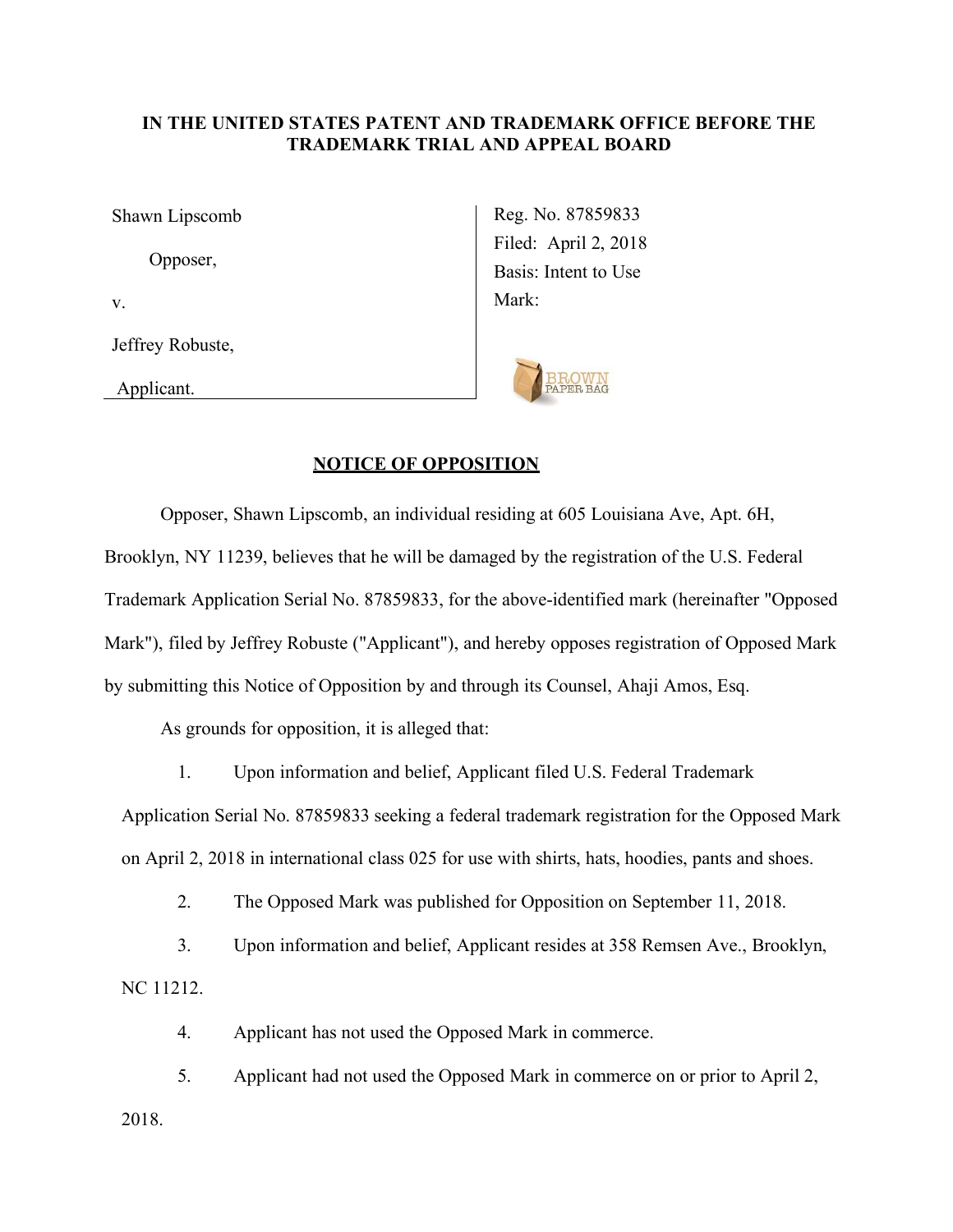6. Opposer is an individual residing at 605 Louisiana Ave, Apt. 6H, Brooklyn, NY 11239.

7. Opposer owns all interest and title to the Opposed Mark.

8. Opposer has valid and enforceable trademark rights in the Opposed Mark.

9. Opposer hired a graphic designer as early as 2016 to design Opposed Mark and Opposer's Mark in exchange for financial consideration paid to the designer.

10. The paid designer transferred all rights to Opposed Mark and Opposer's Mark to Opposer as early as 2016.

11. Opposer has trademark rights in the Opposed Mark and Opposer's Mark dating back until at least as early as 2016.

12. Opposer is a known clothing designer.

13. Opposer used and promoted the Opposed Mark in a way that the public associates and associated the Opposed Mark exclusively with Opposer's goods.

14. Opposer filed U.S. Federal Trademark Application Serial No.87520872 (hereinafter, the "Prior Application") on July 9, 2017.

15. The Prior Application sought federal trademark registration for the Opposed Mark in international class 025 for ready-made linings being part of clothing, and claimed a date of first use of January 1, 2017.

16. The Prior Application sought federal registration of a mark that is identical to the Opposed Mark.

17. Opposer filed U.S. Federal Trademark Application Serial No. 88063976 (hereinafter, "Opposer's Application") on August 3, 2018 based on a first date of use in commerce of April 1, 2017.

18. Opposer's Application sought a federal trademark registration (hereinafter,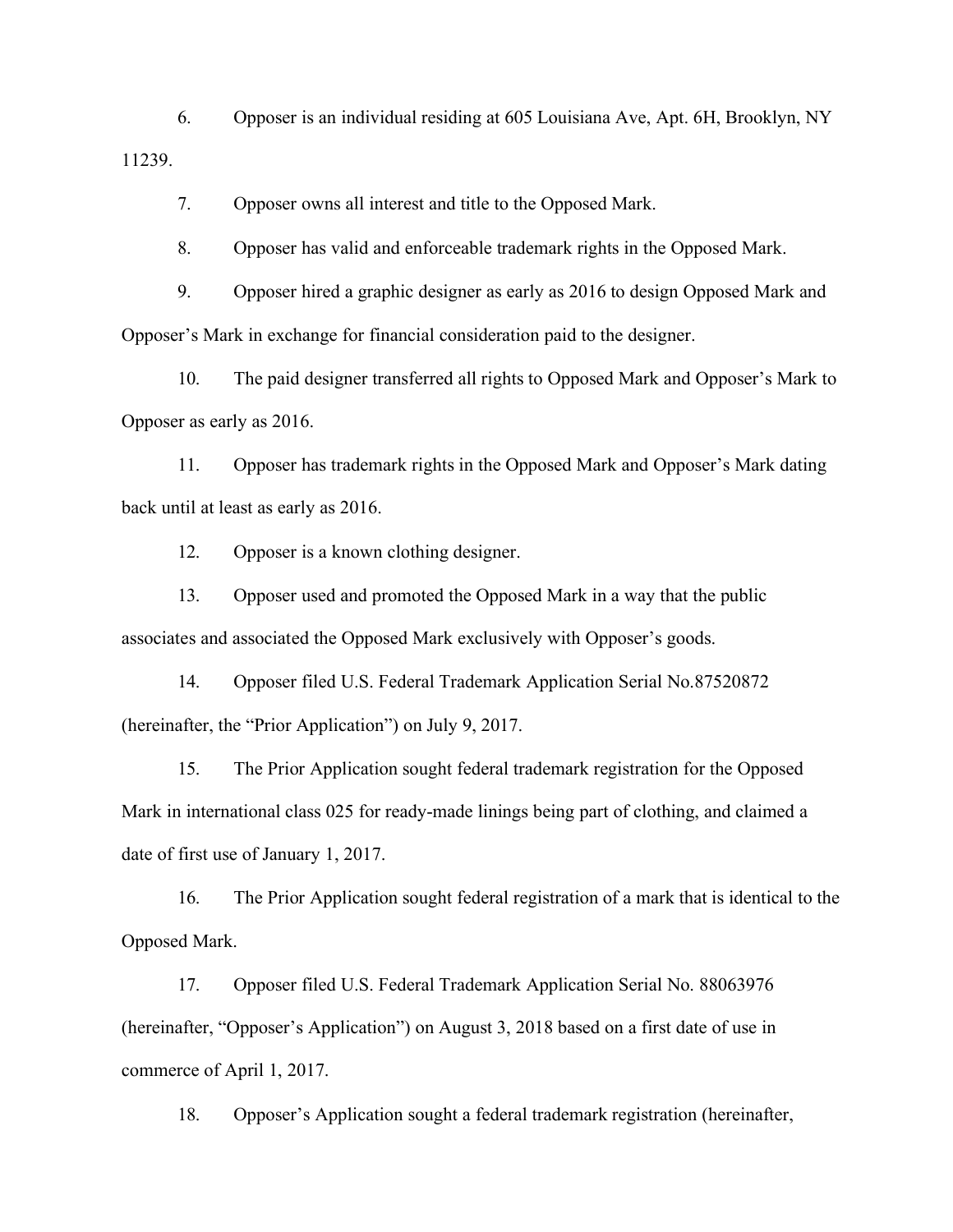"Opposer's Mark") for , a mark that is essentially identical to the Opposed Mark in international class 025 for hats, headwear, hoodies, knit tops, pants, shirts, sweaters, sweatshirts, T-shirts and woven tops.

19. Opposer's Mark is nearly identical to the Opposed Mark.

20. The only difference between Opposer's Mark and the Opposed Mark are the words, "BROWN PAPER BAG."

21. The Opposed Mark is essentially identical in commercial impression to Opposer's Mark, and is being used for goods that are identical and/or closely related to the goods in named in the Prior Application.

22. Based on the identical nature in goods and the overall commercial impression between Opposer's Mark and the Opposed Mark, the relevant public is likely to be confused into believing that Applicant's clothing is authorized, licensed, endorsed or sponsored by Opposer.

23. Opposer used Opposer's Mark as early as 2017 in interstate commerce and has continually used it in connection with apparel including hats, headwear, hoodies, knit tops, pants, shirts, sweaters, sweatshirts, T-shirts and woven tops.

24. Opposer used the Opposed Mark as early as 2017 in interstate commerce and has continually used it in connection with apparel including hats, headwear, hoodies, knit tops, pants, shirts, sweaters, sweatshirts, T-shirts and woven tops.

25. None of Applicant's goods are sponsored, endorsed, licensed or authorized by Opposer.

26. Based on the nearly identical nature of Opposer's Mark and the Opposed Mark, and the nearly identical nature of the goods, the relevant public is likely to be confused into believing that Applicant's clothing emanates from Opposer, or are authorized, licensed,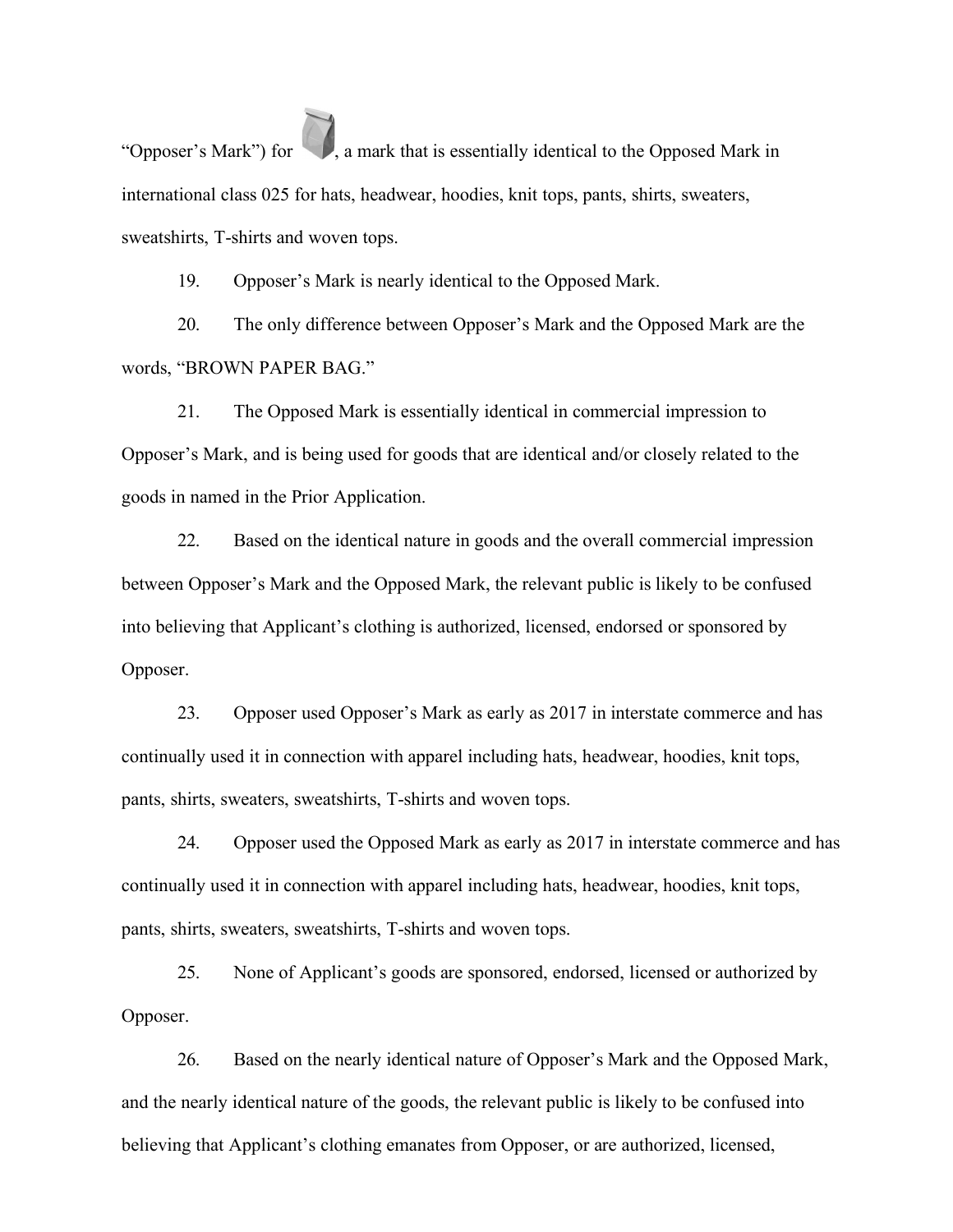endorsed, or sponsored by, or associated with Opposer.

27. Registration of the Opposed Mark on the Principal Register thus would be inconsistent with Opposer's prior rights in Opposer's Mark.

28. Opposer has not abandoned use of the Opposed Mark or Opposer's mark and has regularly and continually used the mark since as early at 2017.

29. Opposer and the goodwill and reputation symbolized by Opposer's Mark will be damaged by the registration of the Opposed Mark because is so resembles Opposer's Mark as to be likely, when used in connection with the services identified in the subject application, to cause confusion, or to cause mistake, or to deceive in violation of Section 2(d) of the Lanham Act, 15 U.S.C. 1052.

30. Applicant is not affiliated or connected with, or endorsed or sponsored by,

Opposer, nor has Opposer approved any of the services offered by Applicant under the Opposed Mark.

31. Use and registration of the Opposed Mark by Applicant will deprive Opposer of its ability to protect its reputation and goodwill.

32. Applicant had either actual or constructive knowledge that he was not the owner of the Opposed Mark at the time U.S. Federal Trademark Application Serial No. 87859833 was filed.

33. Applicant signed U.S. Federal Trademark Application Serial No. 87859833.

34. Applicant knew or should have known that Opposer was the true owner of the Opposed Mark when U.S. Federal Trademark Application Serial No. 87859833 was filed.

35. Applicant misrepresented the true ownership of the Opposed Mark to the U.S. Patent and Trademark Office.

36. Applicant sought to deceive the U.S. Patent and Trademark Office when it filed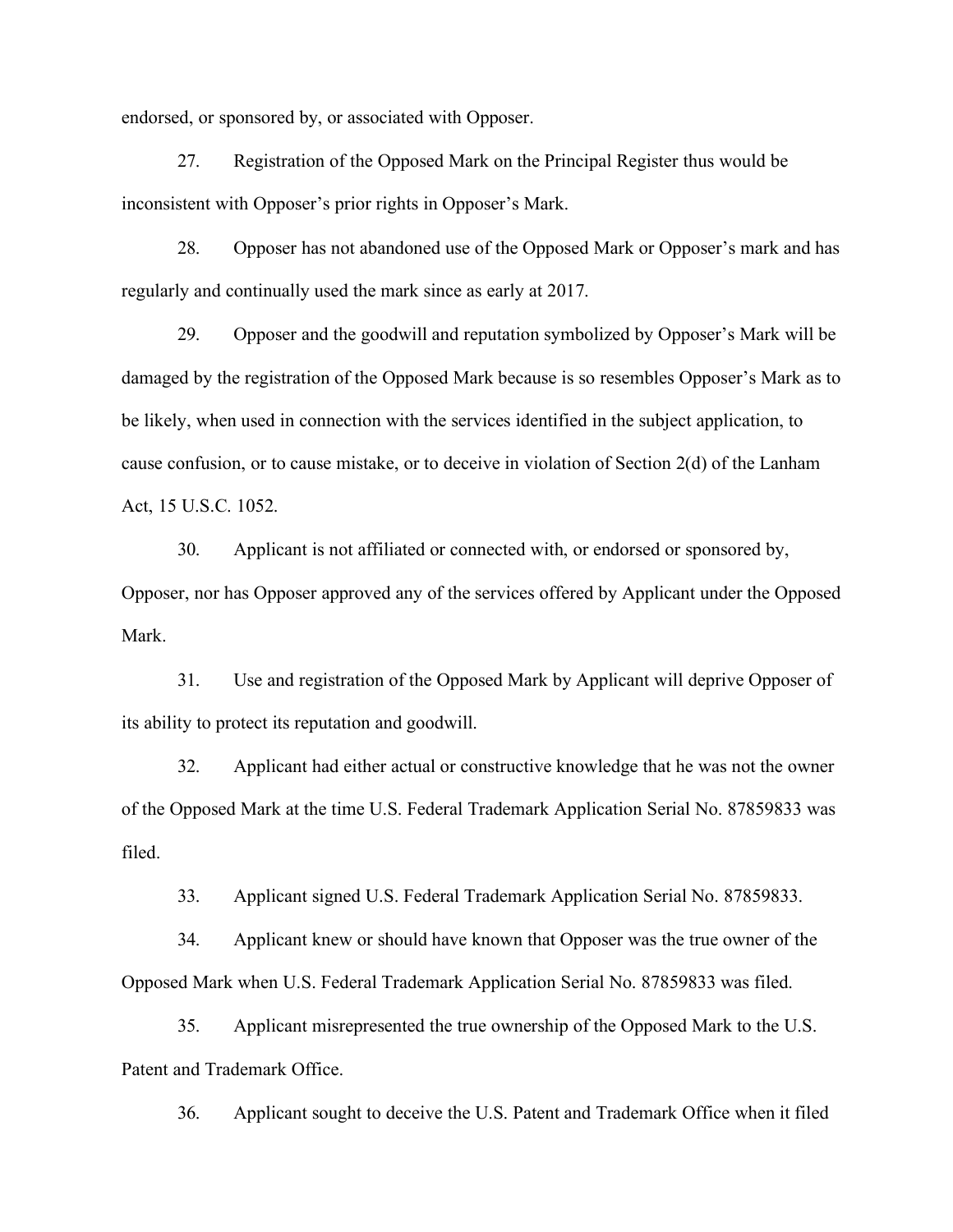U.S. Federal Trademark Application Serial No. 87859833.

- 37. Opposer used the Opposed Mark in interstate commerce prior to Applicant.
- 38. By reason of the foregoing, Opposer will be damaged by the registration of the

Opposed Mark, and registration should be refused.

WHEREFORE, Opposer requests that this Opposition be sustained in its favor and that U.S. Federal Registration Serial Number be refused in its entirety.

Dated this October 9, 2018.

 $\overline{a}$ 

/Ahaji Amos/ **Ahaji Amos, Esq. AHAJI AMOS, PLLC**  555 FAYETTEVILLE ST., 201 RALEIGH, NC 27614 TEL: (630) 352-3855 ahaji@ahajiamos.com **Attorney for Applicant**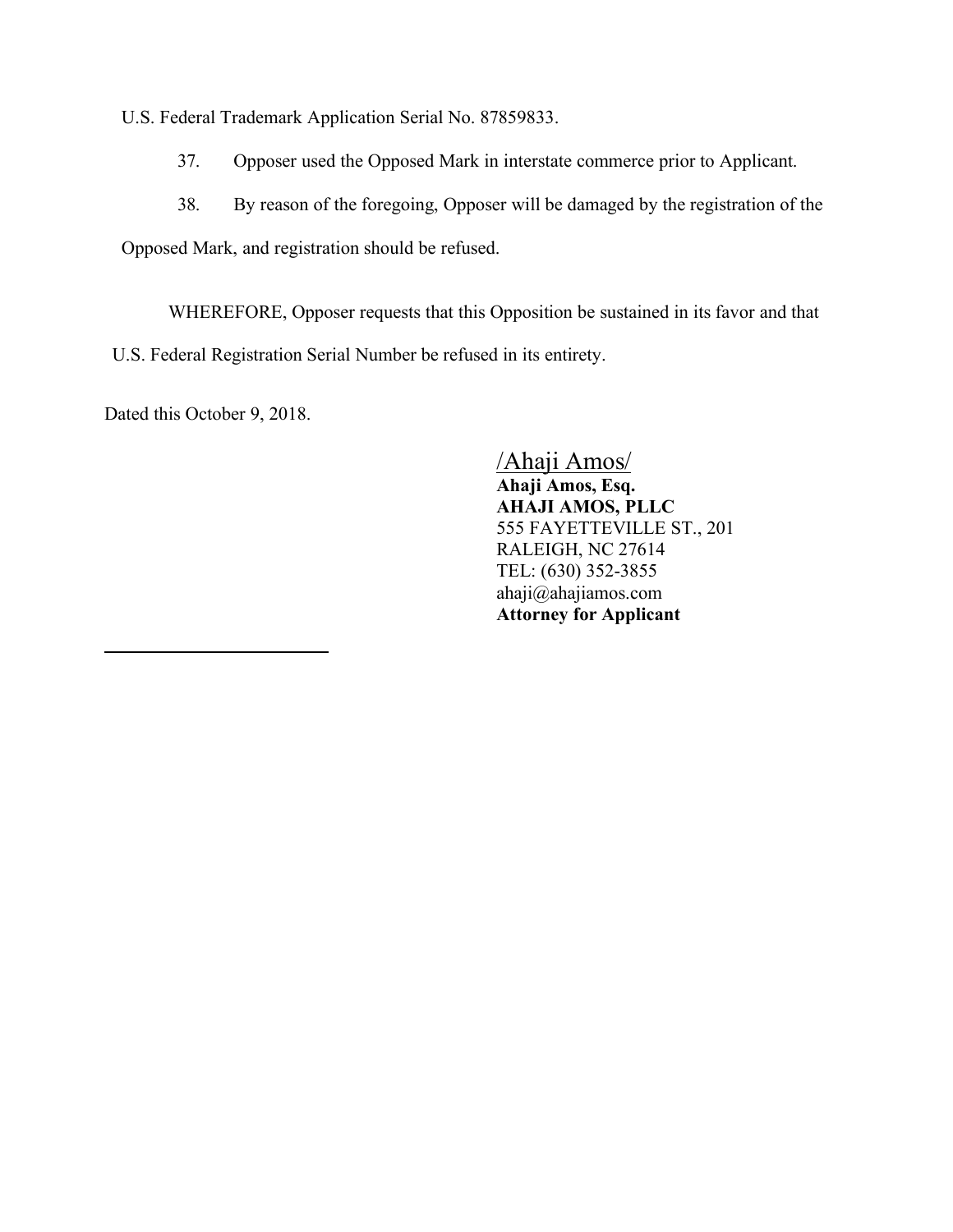### **ENTRY**

Applicant hereby appoints Ahaji Amos, Esq., a member of firm:

**Ahaji Amos, Esq. AHAJI AMOS, PLLC**  555 FAYETTEVILLE ST., 201 RALEIGH, NC 27614 TEL: (630) 352-3855 ahaji@ahajiamos.com **Attorney for Opposer** 

to act as attorneys in the matter of the opposition identified above, to prosecute said opposition, to transact all business in the Patent and Trademark Office, and in the United States courts connected with the opposition, to sign its name to all papers which are hereinafter to be filed in connection therewith, and to receive all communications relating to the same.